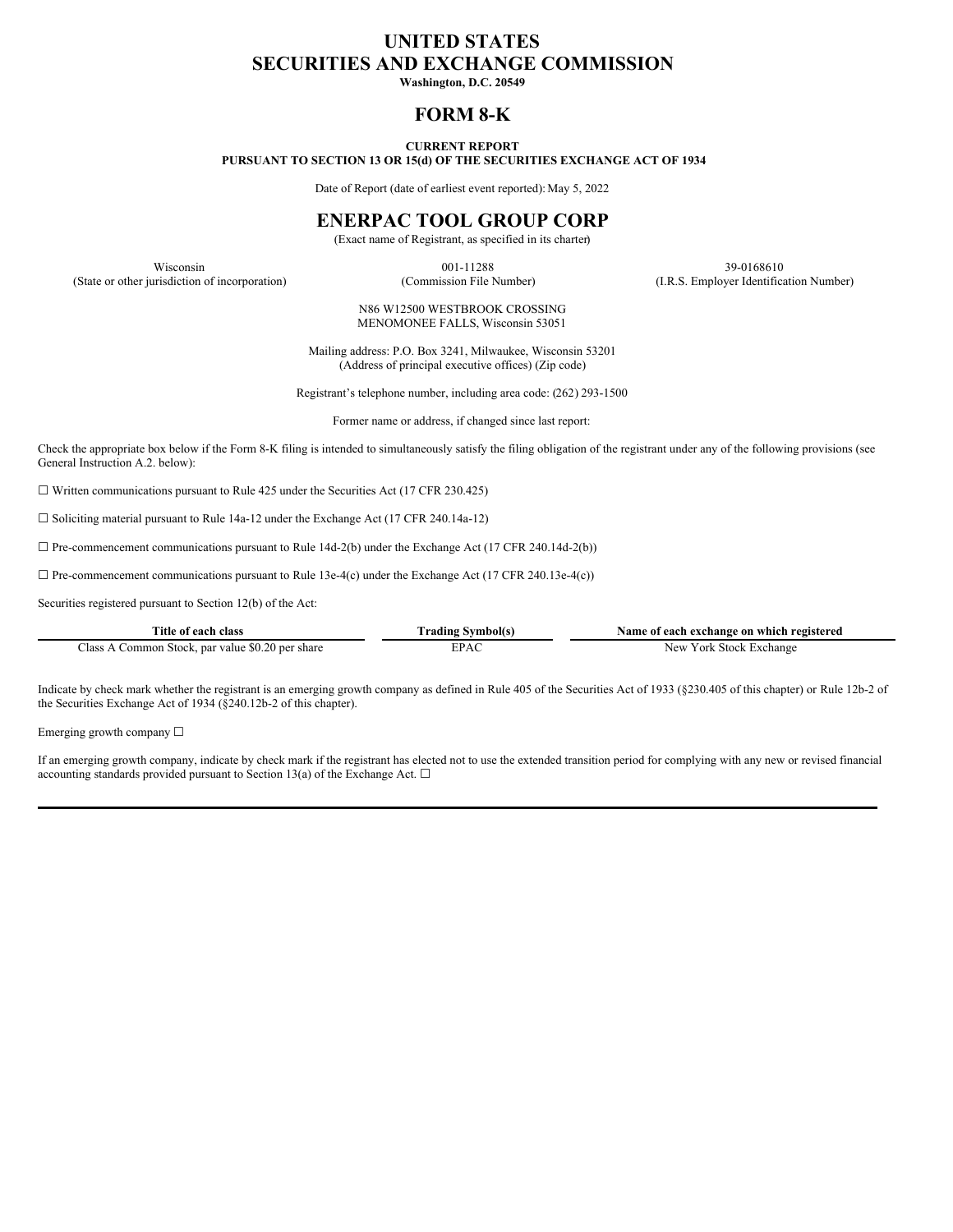#### Item 5.02 Departure of Directors or Certain Officers; Election of Directors; Appointment of Certain Officers; Compensatory Arrangements of Certain **Officers**

On May 5, 2022, the Board of Directors ("Board") of Enerpac Tool Group Corp. (the "Company") appointed Anthony P. Colucci as the Company's Executive Vice President and Chief Financial Officer effective as of the commencement of Mr. Colucci's employment with the Company, which is expected to be on or about May 30, 2022. Mr. Colucci, age 52, has served since June 2020 as Executive Vice President and Chief Finance and Administrative Officer of Robertshaw Industries, a global engineering and manufacturing company focused on controls and solutions for residential white goods and commercial appliances. Prior to joining Robertshaw, Mr. Colucci served as Senior Vice President and Chief Financial Officer of Hayward Industries, Inc., a manufacturer of pool equipment and controls products, from May 2018 to May 2020, and in various positions with Honeywell International since September 2006, including as Vice President and Chief Financial Officer of Honeywell Performance Materials & Technologies from March 2016 to May 2018 and Vice President and Chief Financial Officer of Honeywell Sensing & Productivity Solutions from September 2011 to March 2016. Mr. Colucci served in various financial roles with AT&T Wireless from September 1997 until he joined Honeywell. Mr. Colucci received a BS in Accounting and an MBA from DePaul University.

Upon joining the Company as Executive Vice President and Chief Financial Officer, Mr. Colucci will receive annual base salary at a rate of \$475,000. He will participate in the Company's annual bonus program for the fiscal year ending August 31, 2022, with a target cash bonus equal to 70% of his base salary, with the actual bonus amount to be prorated based on his period of service. In addition, Mr. Colucci is to receive an equity award in the form of time-vesting restricted stock units ("RSUs") to be granted in connection with the commencement of his employment with an aggregate grant date fair value of \$120,000. The RSUs will vest, subject to his continued employment, over three years in equal annual installments. Thereafter, Mr. Colucci will be eligible to receive annual equity awards consistent with the Company's normal schedule for equity award grants to senior executive officers, initially with an aggregate grant date fair value of \$475,000 allocated equally between RSUs and performancebased restricted stock units.

In connection with the commencement of his employment, Mr. Colucci will receive a signing bonus of \$245,000. He will be required to repay all or some of the signing bonus in the event he voluntarily terminates his employment with the Company prior to the fourth anniversary of the date of his commencement of employment other than for "Good Reason" as defined in the Company's Senior Officer Severance Plan (the "Senior Officer Severance Plan"), with the amount of the required repayment being based on the length of service prior to departure. Mr. Colucci will be eligible to participate in the employee benefit plans, programs and policies generally available to the Company's senior executives, including group medical, dental, vision and life insurance and other fringe benefits and vacation, subject to the terms and conditions of such plans, programs and policies, including a monthly automobile allowance. Compensation payments to Mr. Colucci will be subject to the Company's Executive Incentive Compensation Recoupment Policy (as it may be amended from time to time).

Mr. Colucci will also be eligible to receive in connection with the commencement of his employment a Change in Control Agreement similar in form to those in place generally for the Company's other executive officers and benefits under the Senior Officer Severance Plan, which are described in the Company's definitive proxy statement for its annual meeting of [shareholders](https://www.sec.gov/Archives/edgar/data/6955/000000695521000034/epacproxyfy2021.htm) held on January 25, 2022, which descriptions are incorporated by reference herein.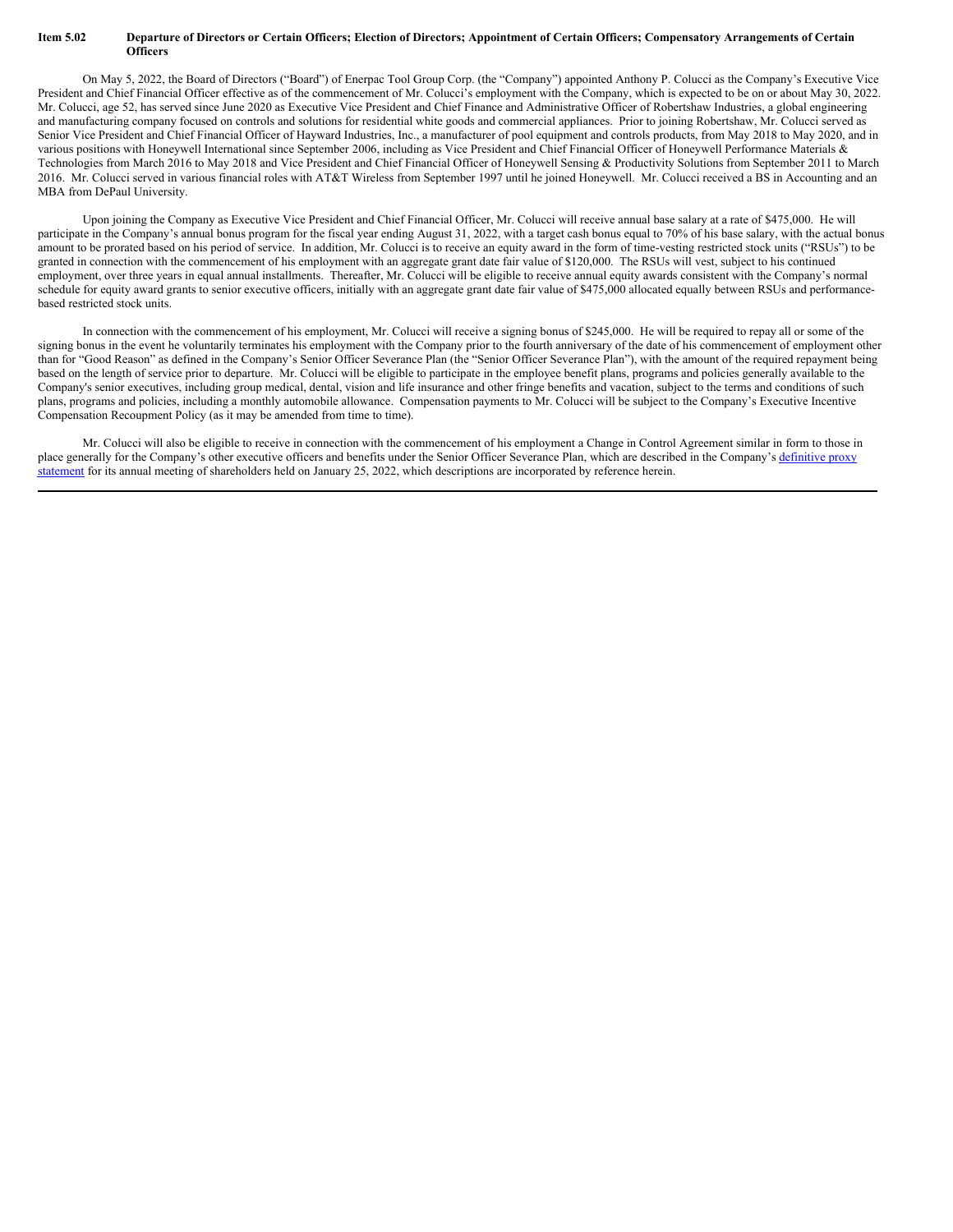The terms of Mr. Colucci's employment are set forth in a letter agreement dated May 4, 2022, between Mr. Colucci and the Company, which was signed by Mr. Colucci on May 4, 2022. The foregoing description of Mr. Colucci's compensation is qualified in its entirety by the terms of such letter agreement, which is filed as Exhibit 10.1<sup>1</sup> hereto and is incorporated by reference herein

As provided in the Board's action on May 5, 2022, upon the effectiveness of his appointment as Executive Vice President and Chief Financial Officer, Mr. Colucci will be the Company's principal financial officer, and Bryan R. Johnson, who was appointed as Interim Principal Financial Officer on April 29, 2022, will cease serving in that role. At that time, Mr. Johnson will continue to serve as the Company's Vice President of Finance and Principal Accounting Officer.

## **Item 7.01 Regulation FD Disclosure**

On May 9, 2022, the Company issued a press release, which is furnished as Exhibit 99.1 hereto and is incorporated by reference herein.

The information set forth in this Item 7.01 and in Exhibit 99.1 is "furnished" under Item 7.01 of Form 8-K. Such information shall not be deemed "filed" for the purposes of Section 18 of the Securities Exchange Act of 1934, as amended, nor shall it be deemed incorporated by reference in any filing under the Securities Act of 1933, as amended, except as shall be expressly set forth by specific reference in such filing.

## **Item 9.01 Exhibits**

(d) Exhibits

| Exhibit No. | Description                                                                                 |
|-------------|---------------------------------------------------------------------------------------------|
| <u>10.1</u> | Letter agreement dated May 4, 2022, between Anthony P. Colucci and Enerpac Tool Group Corp. |
| 99.1        | Press release dated May 9, 2022                                                             |
| 104         | Cover Page Interactive Data File (embedded within the Inline XBRL document)                 |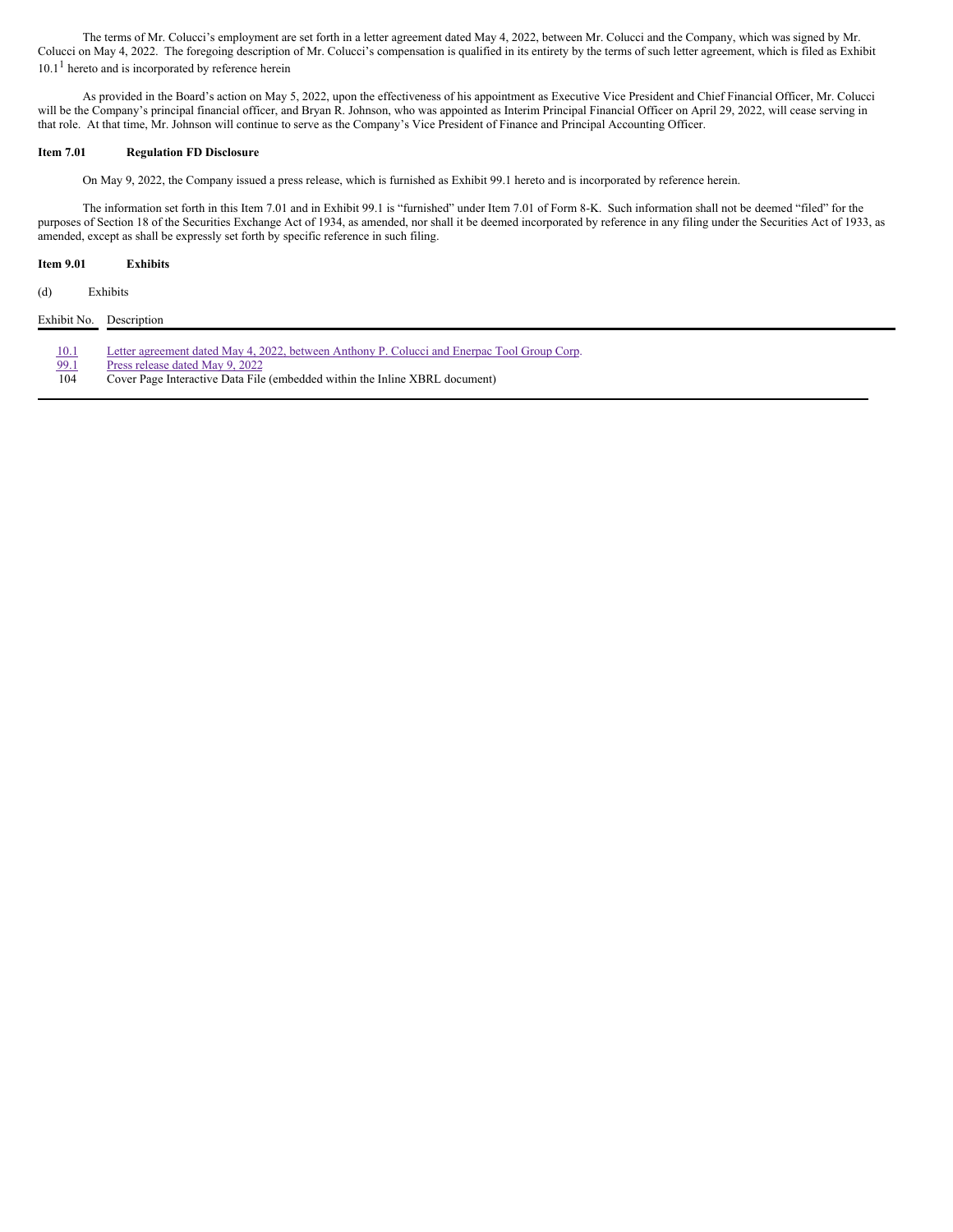# **SIGNATURES**

Pursuant to the requirements of the Securities Exchange Act of 1934, the Registrant has duly caused this report to be signed on its behalf by the undersigned hereunto duly authorized.

Date: May 9, 2022

## **ENERPAC TOOL GROUP CORP.**

By: /s/ James Denis

James Denis Interim General Counsel and Secretary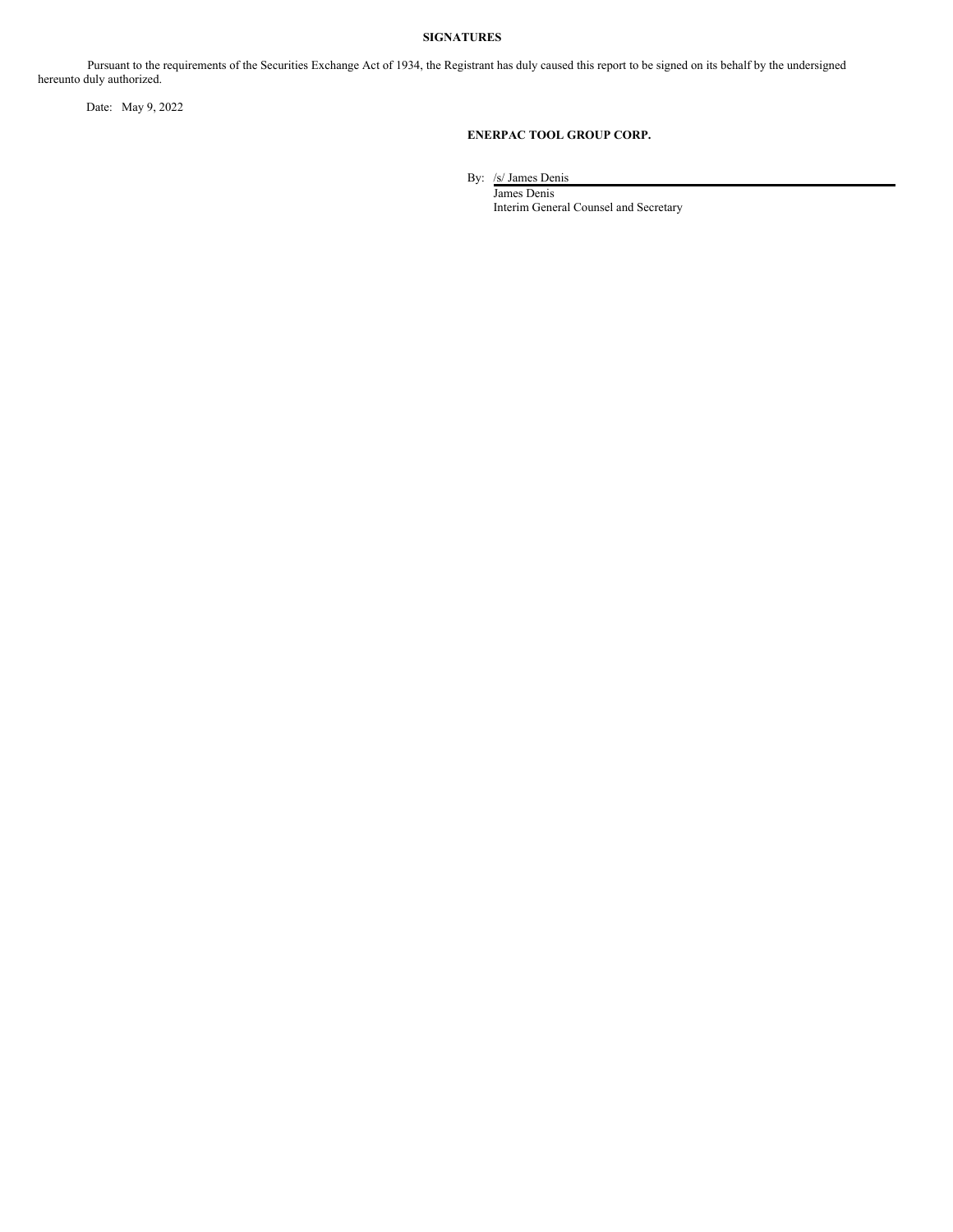1



O N86 W12500 Westbrook Crossing Menomonee Falls, WI 53051 USA

P.O. Box 3241 Milwaukee, WI 53201-3241 USA

↓ 262.293.1500 262.293.7031

EnerpacToolGroup.com

May 4, 2022

Dear Mr. Colucci:

#### **Offer and Position**

We are very pleased to extend an offer of employment to you for the position of Executive Vice President and Chief Financial Officer (EVP & CFO) of Enerpac Tool Group Corp., a Wisconsin corporation (the "Company"). This offer of employment is conditioned upon your satisfactory completion of certain requirements, as more fully explained in this letter. Your employment is subject to the terms and conditions set forth in this letter.

#### **Duties**

In your capacity as EVP & CFO, you will be responsible for providing leadership and critical control of all aspects of all Enerpac's finance functions. This position serves as a key strategic business partner to the

President and CEO, the executive leadership team and board of directors. The CFO plays an

important role leading the transformation of the company, helping to drive change, and participating in operational decision making. You will report directly to Paul Sternlieb, the Company's President and Chief Executive Officer ("CEO").

This position will play a key role in assessing strategic priorities as well as developing and

implementing the company's strategic growth plan as a member of the Executive Team. From a

functional perspective, you will be responsible for leading all aspects of the finance function,

ensuring compliance with the standards required of Enerpac. You will provide leadership and guidance on all finance disciplines, including accounting and control; financial reporting; tax & treasury; capital markets; financial planning and analysis; risk management; and information technology. You will liaise on financial matters with both internal and external stakeholders, maintaining appropriate disclosure and effective and expeditious communications, while providing strong leadership to a team of finance and accounting professionals located across the globe.

You agree to devote your full business time, attention, and best efforts to the performance of your duties and to the furtherance of the Company's interests. Notwithstanding the foregoing, nothing in this letter shall preclude you from devoting reasonable periods of time to charitable and community activities, managing personal investment assets, and, with the prior approval of the Board, serving on other boards of directors.

#### **Start Date**

Subject to satisfaction of all the conditions described in this letter, your anticipated start date is May 30, 2022 ("Start Date").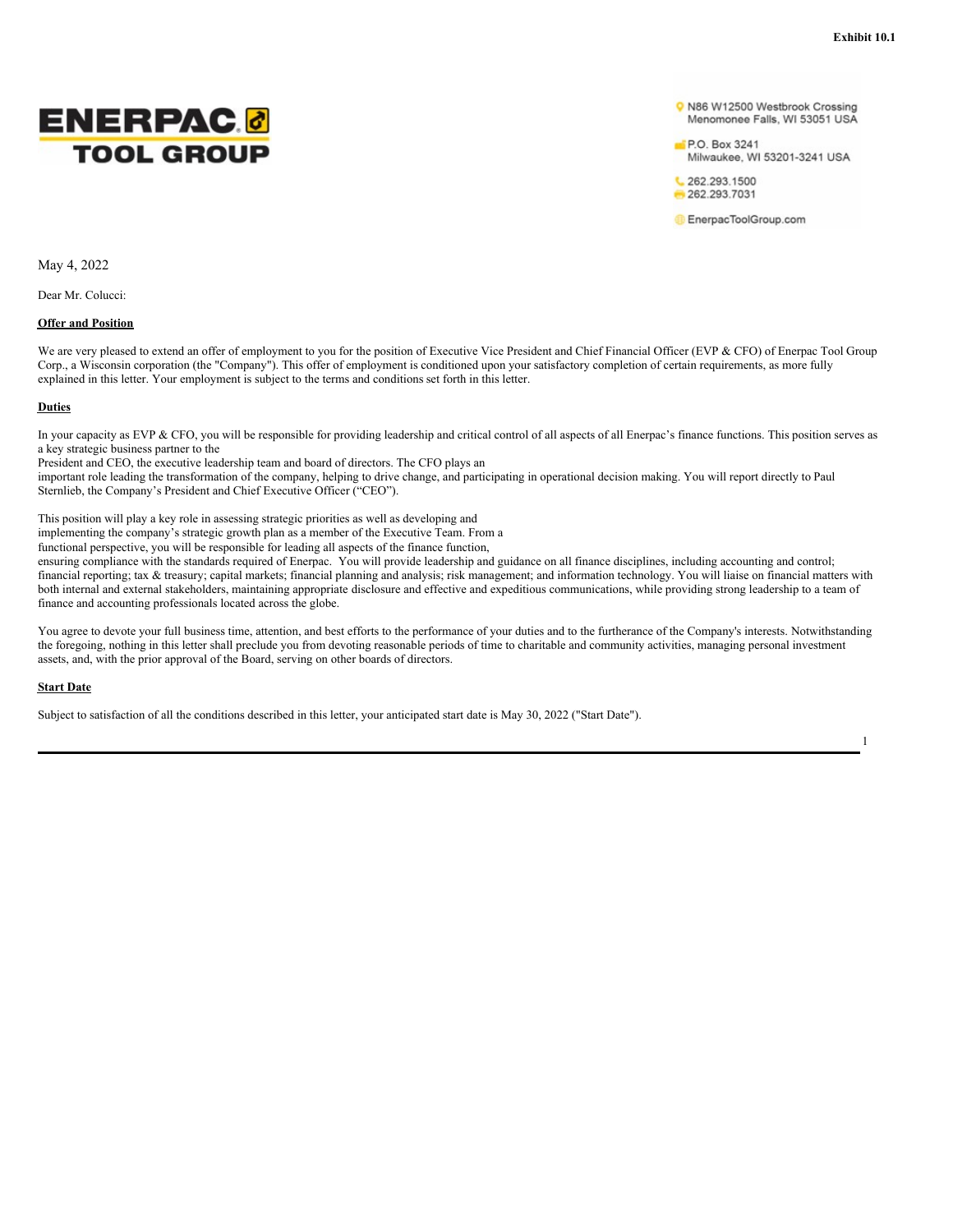#### **Base Salary**

In consideration of your services, you will be paid a base salary at a rate of \$475,000 per year, subject to review annually, payable in accordance with the standard payroll practices of the Company and subject to all withholdings and deductions as required by law.

#### **Annual Bonus**

You will participate in the fiscal 2022 bonus program and will have an opportunity to earn a prorated (pro-rated from your Start Date through the end of fiscal year 2022) cash bonus based on the achievement of the performance objectives established by the Board for our senior executive team members. For fiscal 2022, your annual target cash bonus will be 70% of your base salary.

#### **Equity Grants (LTI)**

On your Start Date or the first open window under the Company's insider trading policy, you will be granted an equity award of Restricted Stock Units with a grant date fair value of \$120,000. The Restricted Stock Units will vest in equal annual installments over a three-year period subject to continued employment.

Your typical annual equity award will have an aggregate grant date fair value of \$475,000 and will take the form of 50% Restricted Stock Units and 50% Performance Shares. The Performance Shares and Restricted Stock units are generally granted in or around October, consistent with the Company's normal schedule for equity award grants to senior executive officers.

Each equity grant will be priced based on the closing market price of the Company's stock on that award's grant date and will be subject to the terms and conditions of the Enerpac Tool Group Corp. 2017 Omnibus Incentive Plan (as amended and restated on November 9, 2020) and the specific award agreement for the grant.

#### **Future Compensation**

Adjustments for each full year of employment beginning in fiscal 2023, your salary, target bonus, and grant date fair value of any equity award will be determined by the CEO and Board in their discretion. Your next availability for a base salary merit increase will be January 2023.

#### **Signing Bonus**

You will be paid a signing bonus of \$245,000. Should you voluntarily terminate (except for Good Reason as defined in the Company's current Senior Officer Severance Plan (the "Senior Officer Severance Plan"), Article 1 – Definitions) your employment with the Company prior to the four-year anniversary of the Payment Date, you agree to repay the signing bonus per the following table: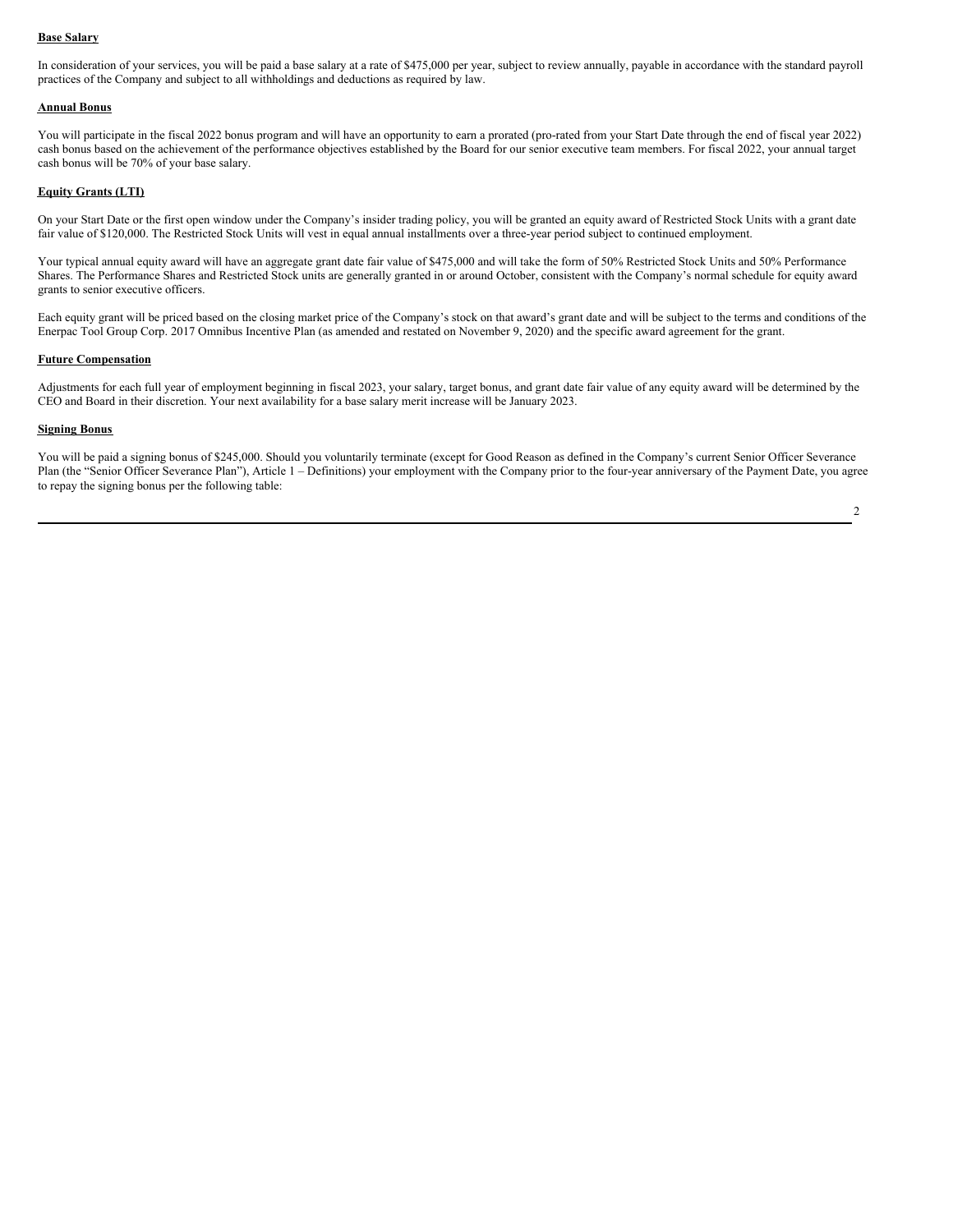<span id="page-6-0"></span>

| <b>Length of Service</b>                   | <b>Repayment Percentage</b> |
|--------------------------------------------|-----------------------------|
| Less than 1 year                           | 100%                        |
| Greater than 1 year but less than 2 years  | 75%                         |
| Greater than 2 years but less than 3 years | 50%                         |
| Greater than 3 years but less than 4 years | 25%                         |

If you are obligated to repay the signing bonus, you agree to do so within 30 days following your termination. You hereby authorize the Company to immediately offset against and reduce any amounts otherwise due to you upon termination for any amounts in respect of your obligation to repay the signing bonus. Any disputes related to this provision shall be resolved subject to Article V, "Claims and Appeals Procedure" in the Senior Officer Severance Plan.

## **Executive Car Allowance**

Enerpac's executive car program entitles you to a monthly vehicle allowance of \$1,350 per month. The allowance will be paid via payroll and will be subject to standard deductions.

# **Benefits and Perquisites**

You will be eligible to participate in the employee benefit plans and programs generally available to the Company's senior executives, including group medical, dental, vision and life insurance, subject to the terms and conditions of such plans and programs. You will be entitled to paid vacation (20 days per calendar year, initially) in accordance with the Company's policies in effect from time to time. You also will be entitled to the fringe benefits and perquisites available to other senior executive officers of the Company, each in accordance with and subject to the eligibility and other provisions of such plans and programs. The Company reserves the right to amend, modify, or terminate any of its benefit plans or programs at any time and for any reason.

### **Change in Control Agreement and Severance Plan**

Effective on commencement of your employment you will be entitled to a Change in Control Agreement, similar in form to those in place for the Company's other executive officers. Additionally, you will be entitled to participate in the Company's Senior Officer Severance Plan.

## **Withholding**

All forms of compensation paid to you as an employee of the Company shall be less all applicable withholdings.

# **Stock Ownership Requirements**

As an EVP of the Company, you will be required to comply with the Company's stock ownership requirements applicable to executive officers, which require the EVP to maintain stock ownership equal in value to at least three times base salary within five years of the Start Date.

## **At-will Employment**

Your employment with the Company will be for no specific period of time. Rather, your employment will be at-will, meaning that you or the Company may terminate the employment relationship at any time, with or without cause, and with or without notice and for any reason or no particular reason. Although your compensation and benefits may change from time to time, the at-will nature of your employment may only be changed by an express written agreement signed by an authorized officer of the Company.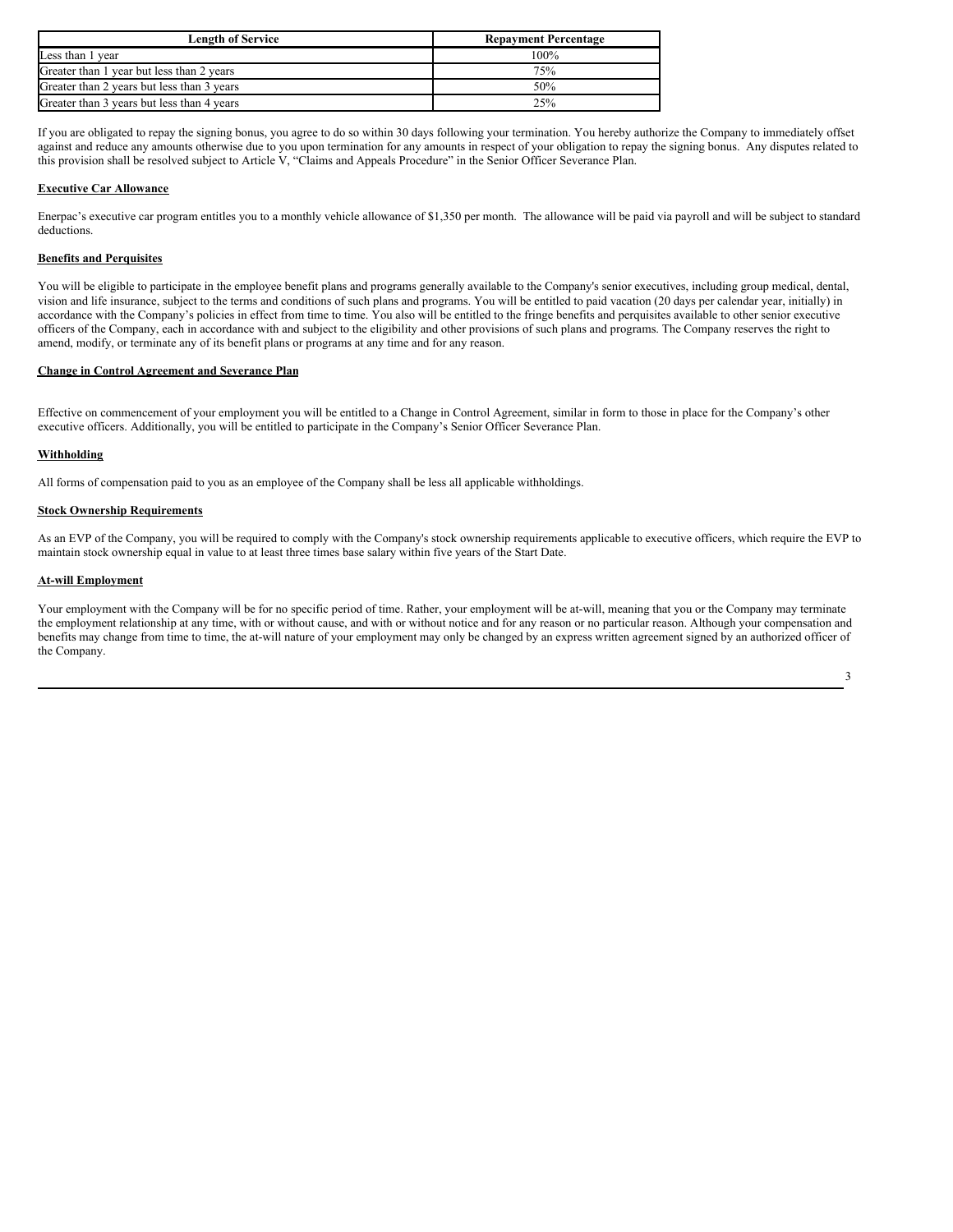#### **Claw Back**

Any amounts payable hereunder are addressed in and, to the extent legally permitted, subject to the Enerpac Tool Group Executive Incentive Compensation Recoupment Policy (as it may be amended from time to time). The Company will make any determination for claw back or recovery in its sole discretion and in accordance with such policy and any applicable law or regulation.

## **Governing Law**

This offer letter shall be governed by the laws of Wisconsin, without regard to any state's conflict of law principles.

## **Contingent Offer**

This offer is contingent upon: a) verification of your right to work in the United States, as demonstrated by your completion of an I-9 form upon hire and your submission of acceptable documentation (as noted on the I-9 form) verifying your identity and work authorization within three days of your Start Date, and b) completion of your background check and drug screening with results satisfactory to the Company.

## **Representations**

By accepting this offer, you represent that you are able to accept this job and carry out the work that it would involve without breaching any legal restrictions on your activities, such as non-competition, non-solicitation or other work-related restrictions imposed by a current or former employer. You also represent that you will inform the Company about any such restrictions and provide the Company with as much information about them as possible, including any agreements between you and your current or former employer describing such restrictions on your activities. You further confirm that you will not remove or take any documents or proprietary data or materials of any kind, electronic or otherwise, with you from your current or former employer to the Company without written authorization from your current or former employer, nor will you use or disclose any such confidential information during the course and scope of your employment with the Company. If you have any questions about the ownership of documents or other information, you should discuss such questions with your former employer before removing or copying the documents or information. Your employment is subject to the terms and conditions set forth in this letter, as well as final approval by the Board of Directors.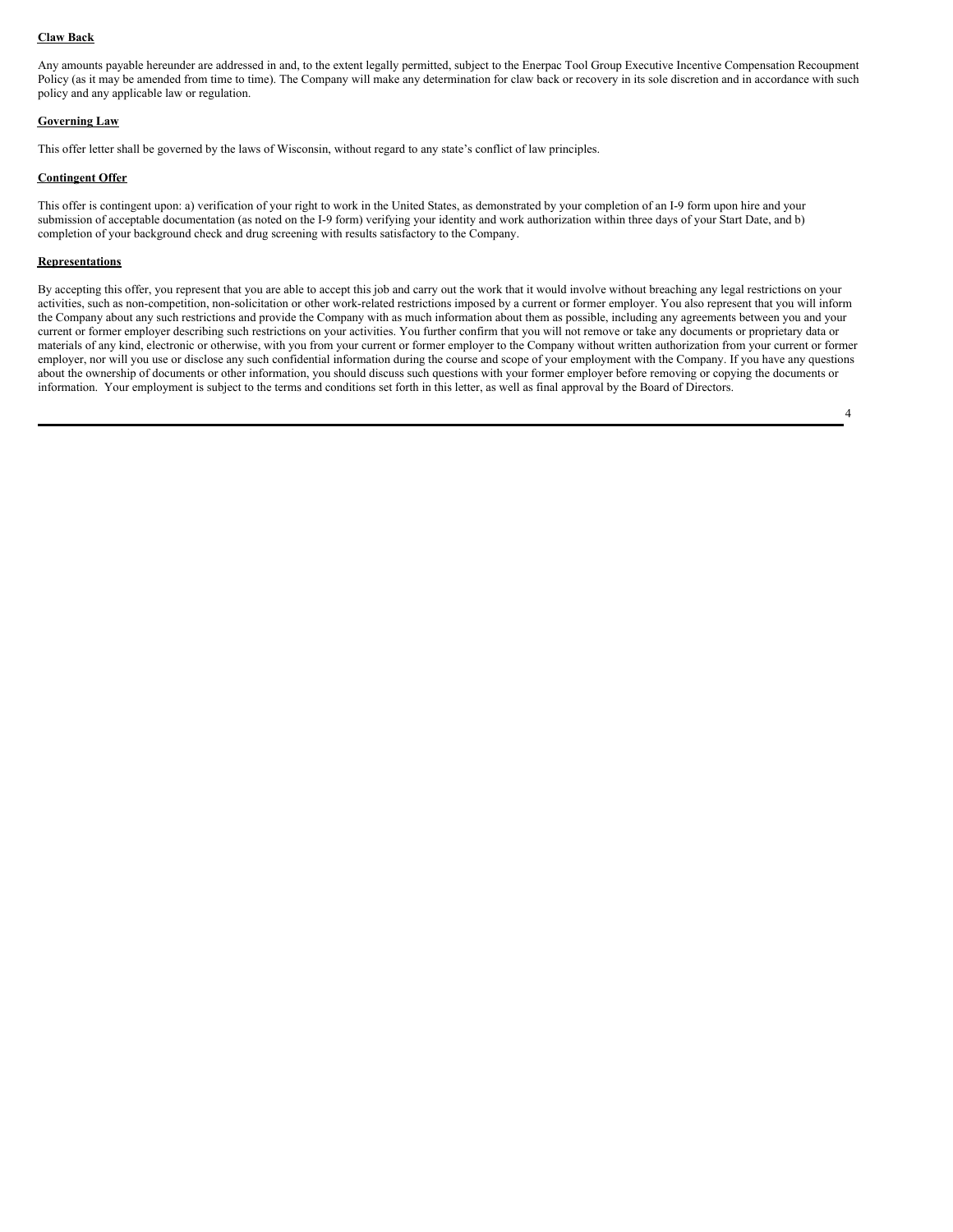If you have any questions about the above details, please contact me. If the foregoing is acceptable, please sign below and return this letter to me. This offer is open for you to accept until May 5, 2022, at which time it will be deemed to be withdrawn.

Yours sincerely,

ENERPAC TOOL GROUP CORP.

By: /S/ Ben Topercer Ben Topercer, EVP & CHRO

# **Acceptance of Offer**

I have read, understood, and accept all the terms of the offer of employment as set forth in the foregoing letter. I have not relied on any agreements or representations, express or implied, that are not set forth expressly in the foregoing letter, and this letter supersedes all prior and contemporaneous understandings, agreements, representations, and warranties (including the Senior Officer Severance Plan to the extent inconsistent with this letter), both written and oral, with respect to the subject matter of this letter.

By: /S/ Anthony Colucci Date: 5/4/22 Anthony P. Colucci